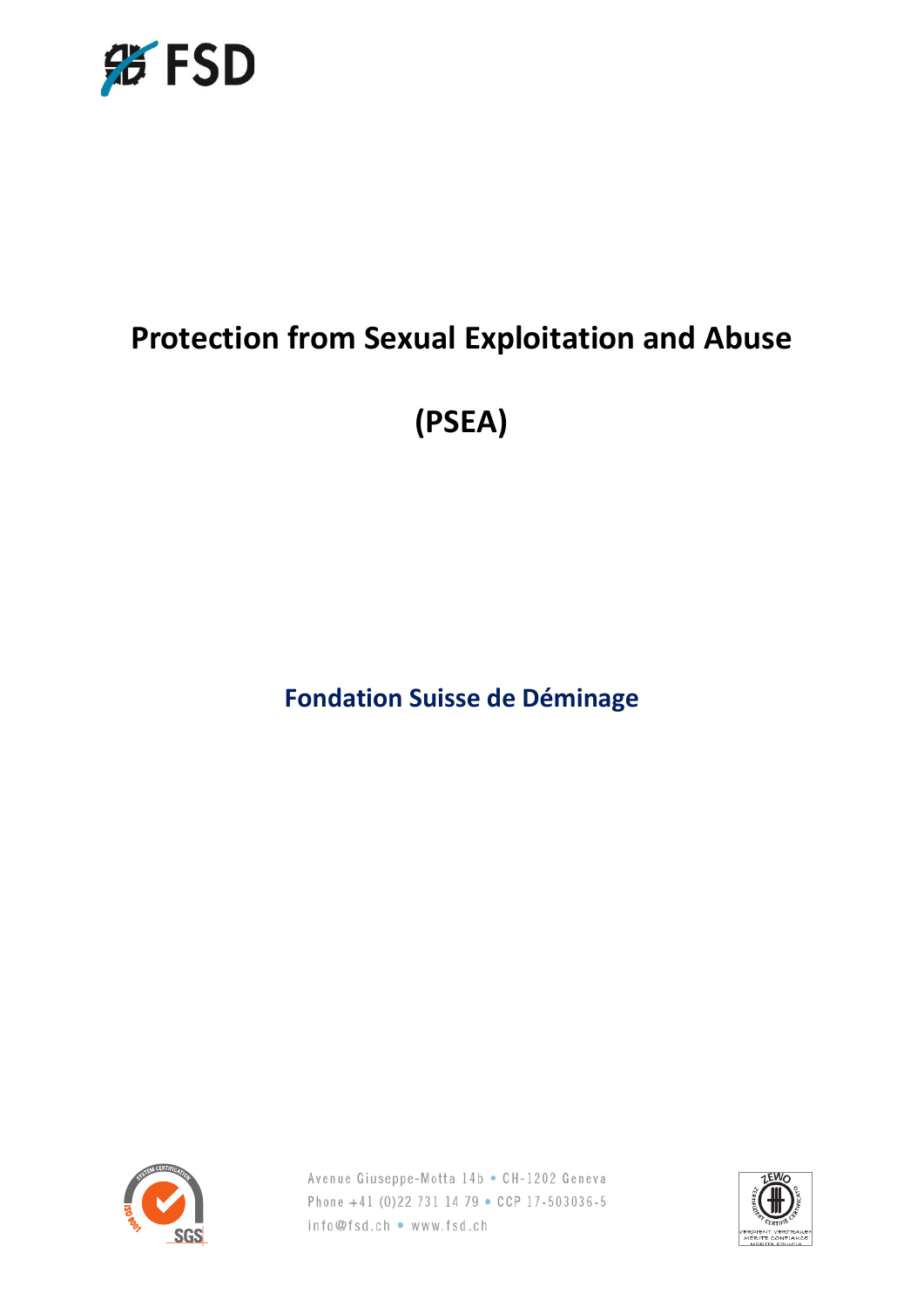

## **Table of Contents**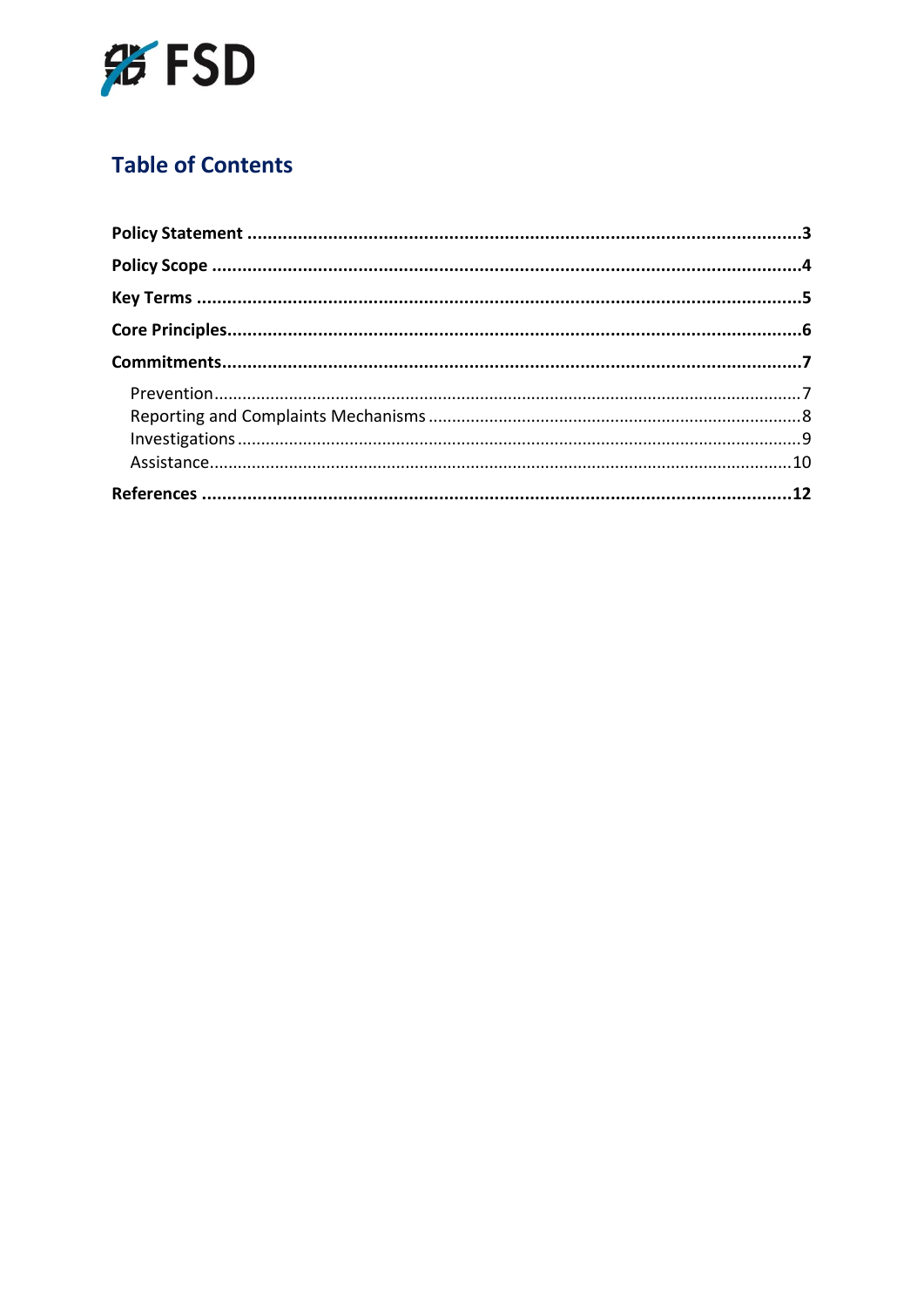

### <span id="page-2-0"></span>**Policy Statement**

The Swiss Foundation for Mine Action (FSD) is a private, independent, non-profit international mine action organisation. As an innovative, inclusive and leading humanitarian mine action organisation, FSD focuses on empowering and protecting the most vulnerable of humanity by reducing the risks posed by mines and other explosive remnants of war as well as by environmental hazards.

As representatives of FSD, all staff are expected to uphold the highest standards of personal and professional conduct and integrity at all times to protect vulnerable persons from sexual exploitation and abuse (SEA). Any form of SEA by an FSD staff member constitutes a clear violation of FSD's Code of Ethics and Code of Conduct and is strictly prohibited. SEA inflicts harm on those we are obligated to protect, while at the same time jeopardizing the credibility of FSD.

FSD is committed to a zero-tolerance approach towards any form of sexual exploitation and abuse by FSD employees and related personnel against any individual regardless of age, gender, sexuality, disability, religion or ethnic origin. All FSD staff and related personnel are required to behave irreproachably with members of the community, fellow staff, and taking particular care with the most vulnerable groups: minors, women, the elderly, marginalized members of society, and persons with disabilities.

FSD aims to implement efficient policies, procedures, and systems to prevent and respond to SEA and commits to create a zero-tolerance culture against complacency and impunity that would affect members of the community, FSD staff and all affiliated stakeholders. FSD takes any reports about sexual exploitation and abuse seriously and initiates rigorous investigations of any complaint that indicates a possible violation of this policy, FSD's Code of Conduct and Code of Ethics.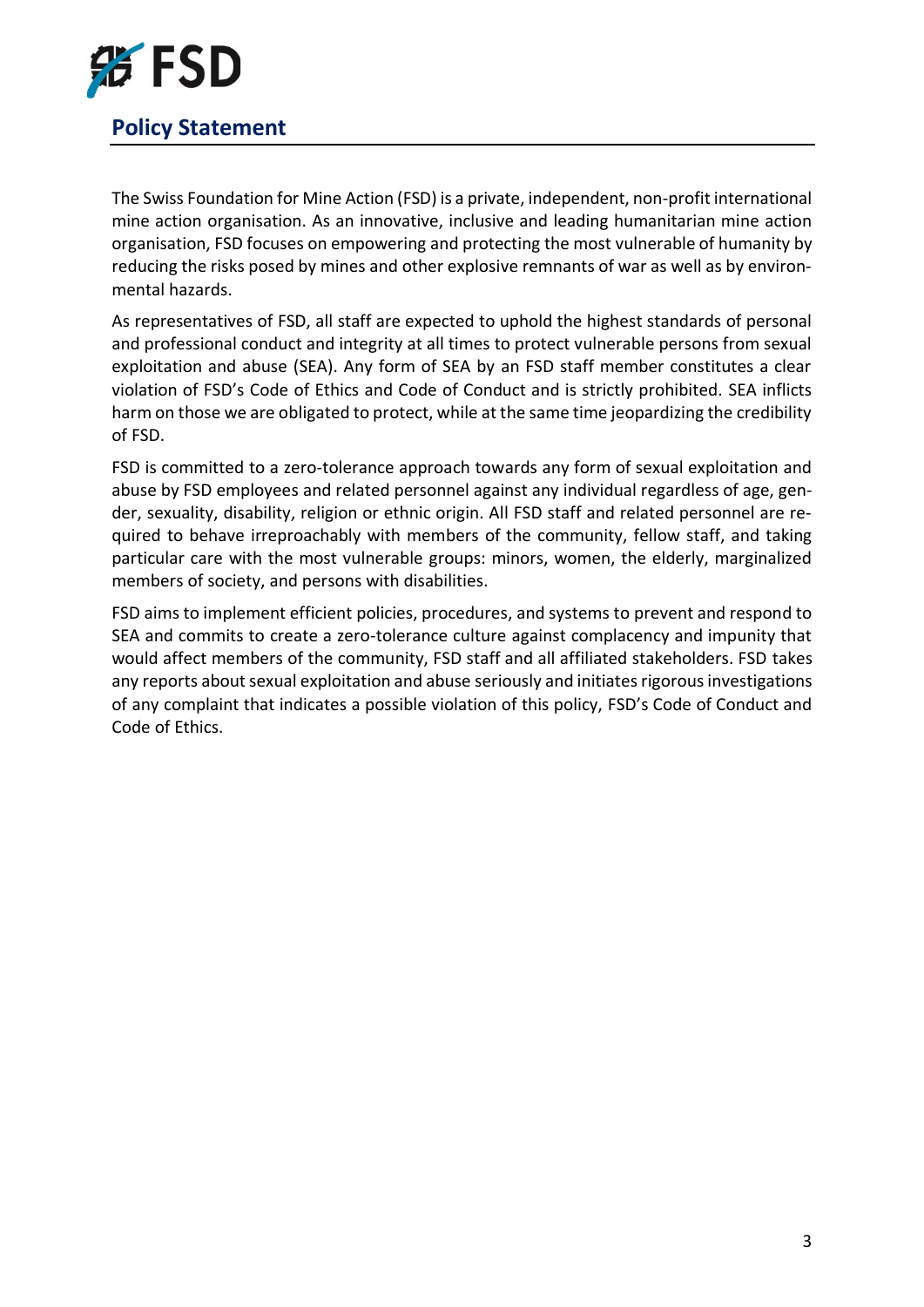

<span id="page-3-0"></span>The principles set forth in this policy apply at all times, during and outside the office hours and during the periods of leave, with no exceptions.

This policy applies to, and is mandatory for, FSD's policy adherents who are defined as all FSD Board members, management staff, international and national staff, (full and part-time) in all FSD structures and programmes. The policy scope also covers volunteers, interns, consultants, contractors, all persons acting voluntarily on behalf of FSD, any current or potential suppliers of any sort of goods, services, or works, and all other people not included in the abovementioned categories who have signed a contract with FSD.

FSD includes all components of the FSD Group: Fondation Suisse de Déminage (FSD) in Geneva, Switzerland; Crosstech S.A., a Geneva-based commercial subsidiary of FSD as well as the Association FSD France, based in Archamps, France. This also extends to any representative office of FSD in its global programmes and all locally registered FSD branch, charity or legal organisation bearing the FSD name.

FSD's partner organisations and suppliers are required to have similar PSEA commitments that meet minimum standards. If not, the contract must ensure that PSEA takes place and PSEA communication and training is extended to them.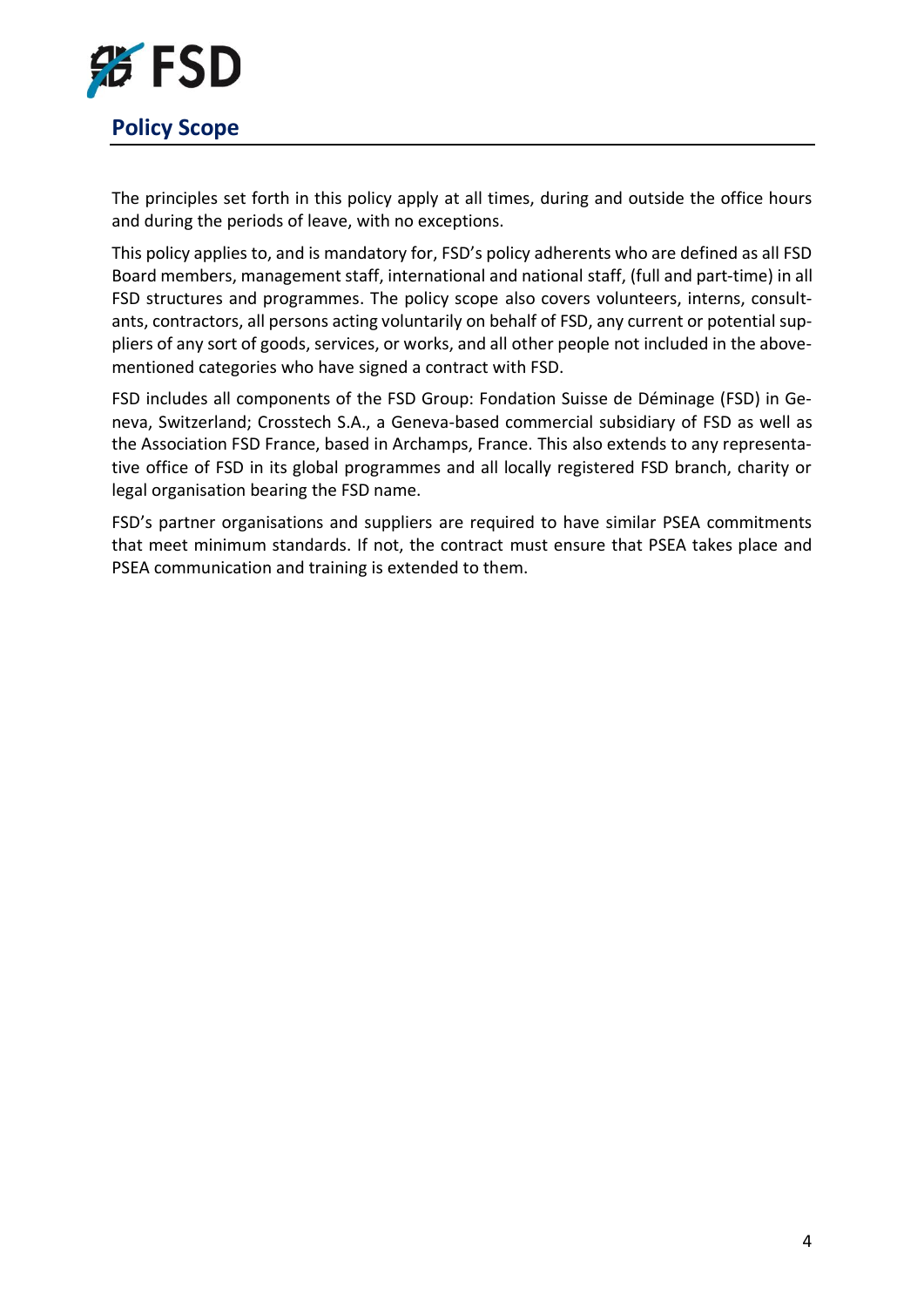

<span id="page-4-0"></span>**Sexual Exploitation and Abuse (SEA):** Particular forms of gender-based violence that have been reported in humanitarian contexts, specifically alleged against humanitarian workers.

**Sexual Abuse:** The actual or threatened physical intrusion of a sexual nature, whether by force or under unequal or coercive conditions.

**Sexual Exploitation:** Any actual or attempted abuse of a position of vulnerability, differential power, or trust, for sexual purposes, including, but not limited to, profiting monetarily, socially or politically from the sexual exploitation of another.

**Sexual Harassment versus SEA:** SEA occurs against a beneficiary or member of the community. Sexual harassment occurs between personnel/staff, and involves any unwelcome sexual advance or unwanted verbal or physical conduct of a sexual nature. Sexual harassment is not covered by SEA.

**Protection from sexual exploitation and abuse (PSEA):** The measures taken by an organisation to protect beneficiaries and beneficiary communities from sexual exploitation and abuse by their own staff and associated personnel.

**Survivor:** A person who has SEA perpetrated against him/her or an attempt to perpetrate SEA against him/her. For the purposes of this policy, persons who report SEA committed against themselves are treated as survivors for the purposes of security, needs assessments and support.

**Code of Conduct:** A set of standards of behaviour that staff of an organisation are obliged to adhere to.

**Complainant:** The person making the complaint. This person can be the survivor of alleged SEA or a third party reporting the wrongdoing.

**Whistle-Blower:** For the purposes of this PSEA policy, a whistle-blower is a type of complainant, not the survivor, who is a staff member, intern, volunteer or anyone who reports misconduct, including sexual exploitation or abuse. As such, he or she may be entitled to protection under specified terms. *(Refer to FSD's Whistle-Blower Policy)*

**Subject of complaint:** The term used during the investigation process to refer to the staff member(s) against which the complaint, allegation or concern has been raised.

**Zero-tolerance:** FSD adheres to a strict approach which obliges all staff to report any concern or suspicion of sexual exploitation and abuse. It also refers to FSD's commitment to take seriously, and investigate, any allegation. Zero-tolerance does not mean an absence of SEA incidents, but the establishment of an environment in which sexual misconduct is reported, and such reports are treated seriously. Zero-tolerance is also an institutional approach by which evidence of SEA is considered gross misconduct and therefore results in immediate disciplinary measures.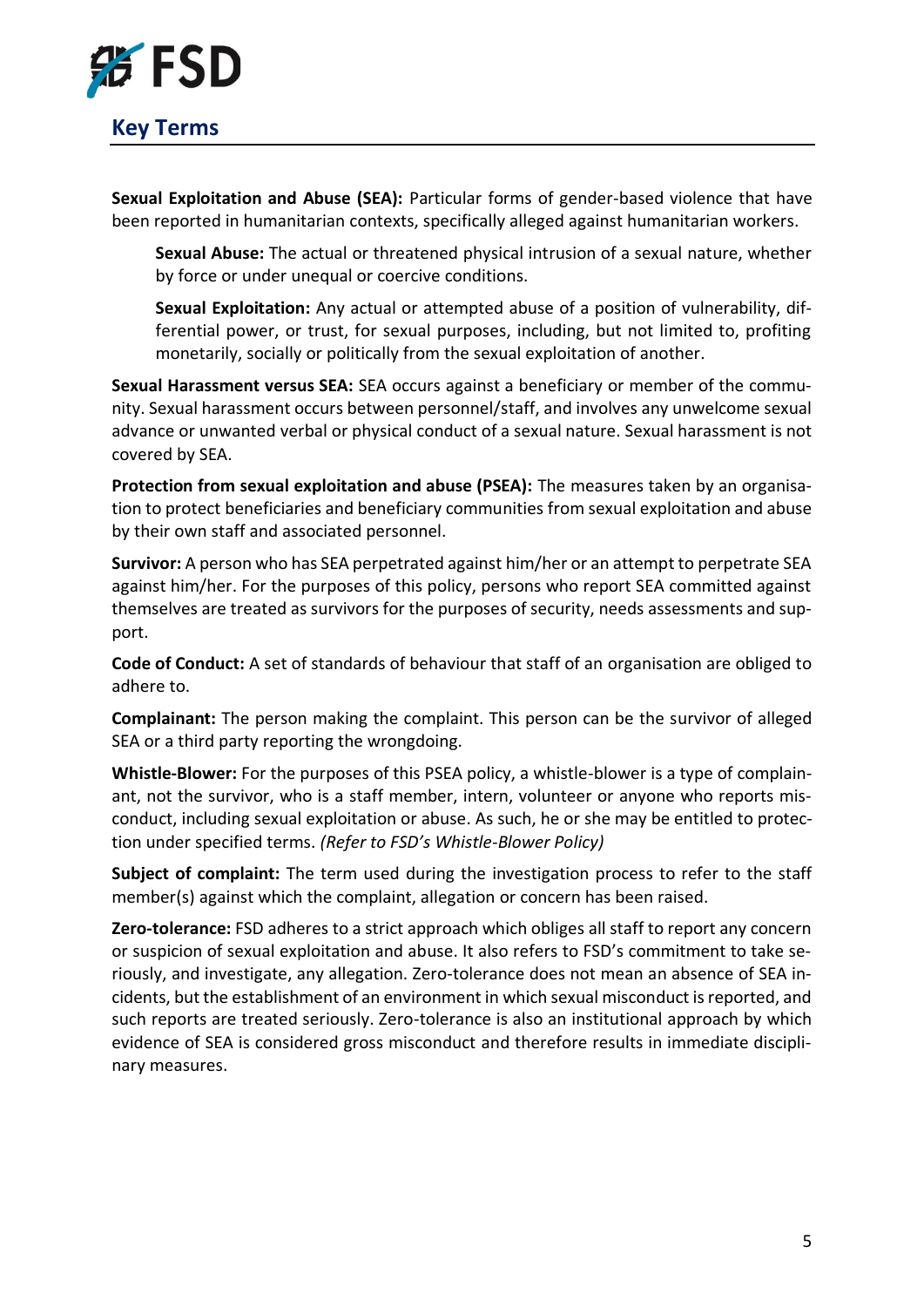

<span id="page-5-0"></span>Proven sexual exploitation and abuse by FSD employees and related personnel constitute acts of gross misconduct and are therefore grounds for disciplinary actions and/or termination of an employment contract within the applicable and current regulations.

Sexual activity with children (persons under the age of 18) is prohibited regardless of the age of majority or age of consent locally. Mistaken belief regarding the age of a child is not a defence and in no way shall ignorance of the age of the person be accepted as a justification.

Exchange of money, employment, goods, food and shelter, or services for sex, including sexual favours or other forms of humiliating, degrading or exploitative behaviour is prohibited. This includes exchange for assistance that is due to beneficiaries.

Any sexual relationship between an FSD employee and a person benefitting from any of FSD's programme activities, such humanitarian mine action, that involves improper use of rank or position is prohibited. Such relationships undermine the credibility and integrity of FSD's humanitarian work.

When humanitarian workers or related personnel develop concerns or suspicions regarding sexual abuse by an individual, whether the individual works for FSD or another organisation, partners, suppliers or other related stakeholders, they are mandated to report such concerns through the means and tools available within FSD's reporting mechanisms.

All FSD employees are obliged to create and maintain an environment that prevents SEA and promotes the implementation of the Code of Ethics and Code of Conduct. Managers at all levels have particular responsibilities to support and develop systems which maintain this environment.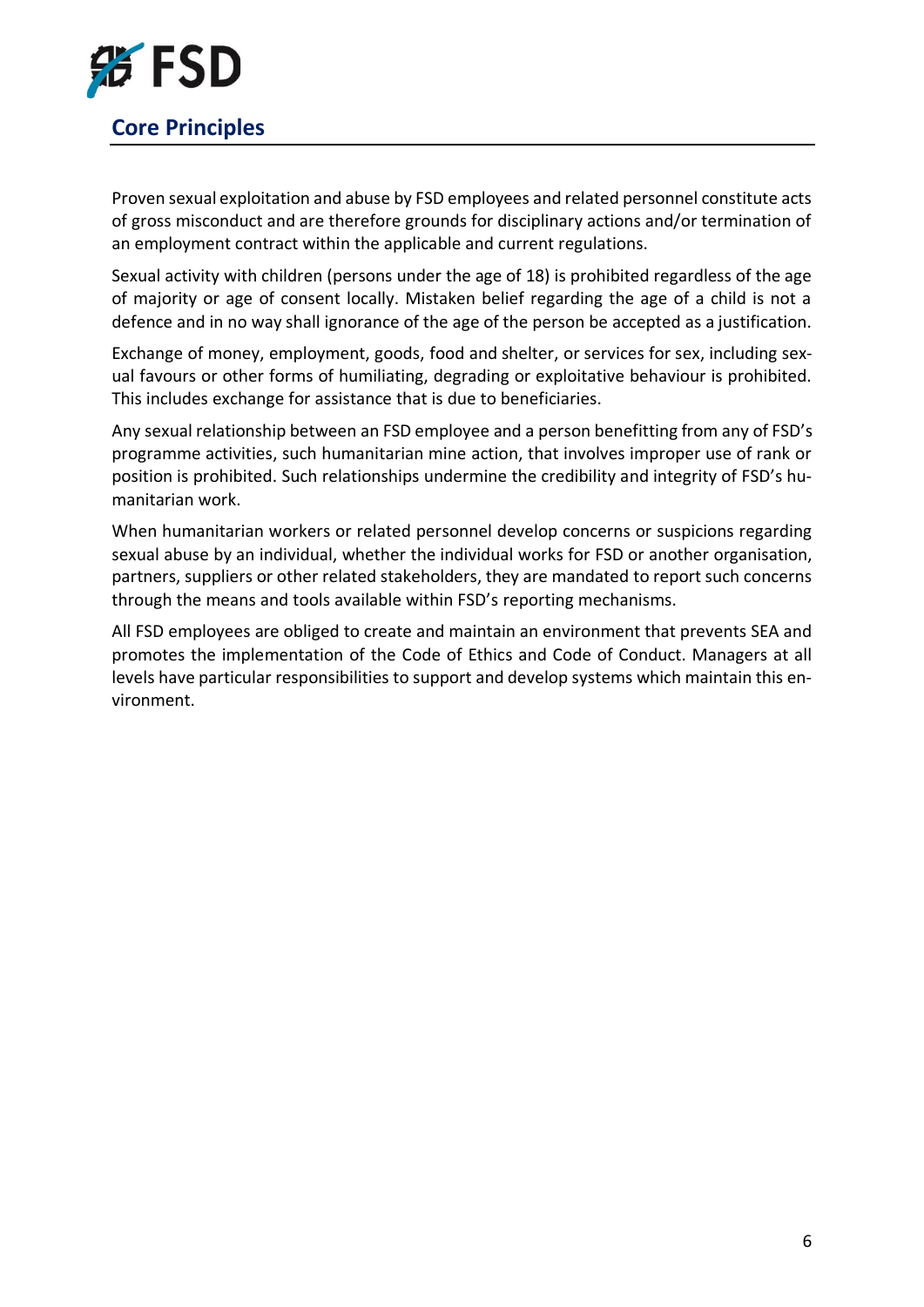

#### <span id="page-6-1"></span><span id="page-6-0"></span>**Prevention**

To prevent and mitigate the risk of SEA, FSD commits to:

- Ensure robust recruitment screening, vetting and referencing process for all personnel, particularly for persons who will have any direct or indirect contact with children by emphasizing clauses on PSEA throughout the employment cycle including job advertisements, job descriptions, performance contracts, written and verbal interview questions, and by carrying out thorough employer and professional references, background, and police checks.
- Ensure all new and existing employees sign FSD's Code of Conduct annually. The acceptance by signature of the FSD Code of Conduct is a condition for undertaking any relation with FSD.
- Communicate the key PSEA messages and reporting mechanisms at the signing of the contract and during induction and refresher training.
- Include sensitivity and commitment to PSEA in performance evaluation and other staff appraisals.
- Have clear and concise policies on SEA and sexual violence in the workplace. Programme staff are involved in the creation of key messages summarising PSEA, and the messages are written in a culturally appropriate way and in languages that can be understood by everyone in the organisation, implementing partners, and the public, clearly indicating who it applies to and consequences of violation.
- Provide a Code of Conduct that establishes, at a minimum, the obligation of all the staff and collaborators not to exploit, abuse or otherwise discriminate against community members and consequences for violations are in place and duly known to the intended recipients.
- Circulate the FSD Code of Ethics to all FSD staff and its affiliates. The FSD Code of Ethics contains the mission, vision, declaration of values and principles, set of rights, duties and responsibilities that it holds with whomever collaborates with FSD or benefits from its projects or programmes.
- Promote awareness of staff and related personnel on the Core Principles contained in this policy, the related principles included in FSD's staff Code of Conduct, Code of Ethics, and provide at least an annual training session on PSEA and sexual violence in the workplace for new and existing staff recognizing and responding to risks and concerns at regularly scheduled intervals.
- Where applicable, include written expectations with respect to preventing and responding to SEA in our project agreements, contracts, memoranda of understandings etc.
- Appoint a dedicated PSEA coordinator at HQ level who's role is to ensure provision of adequate training to staff at the national and field level, stay current with cutting edge information on PSEA, develop and review policies and procedures, conduct research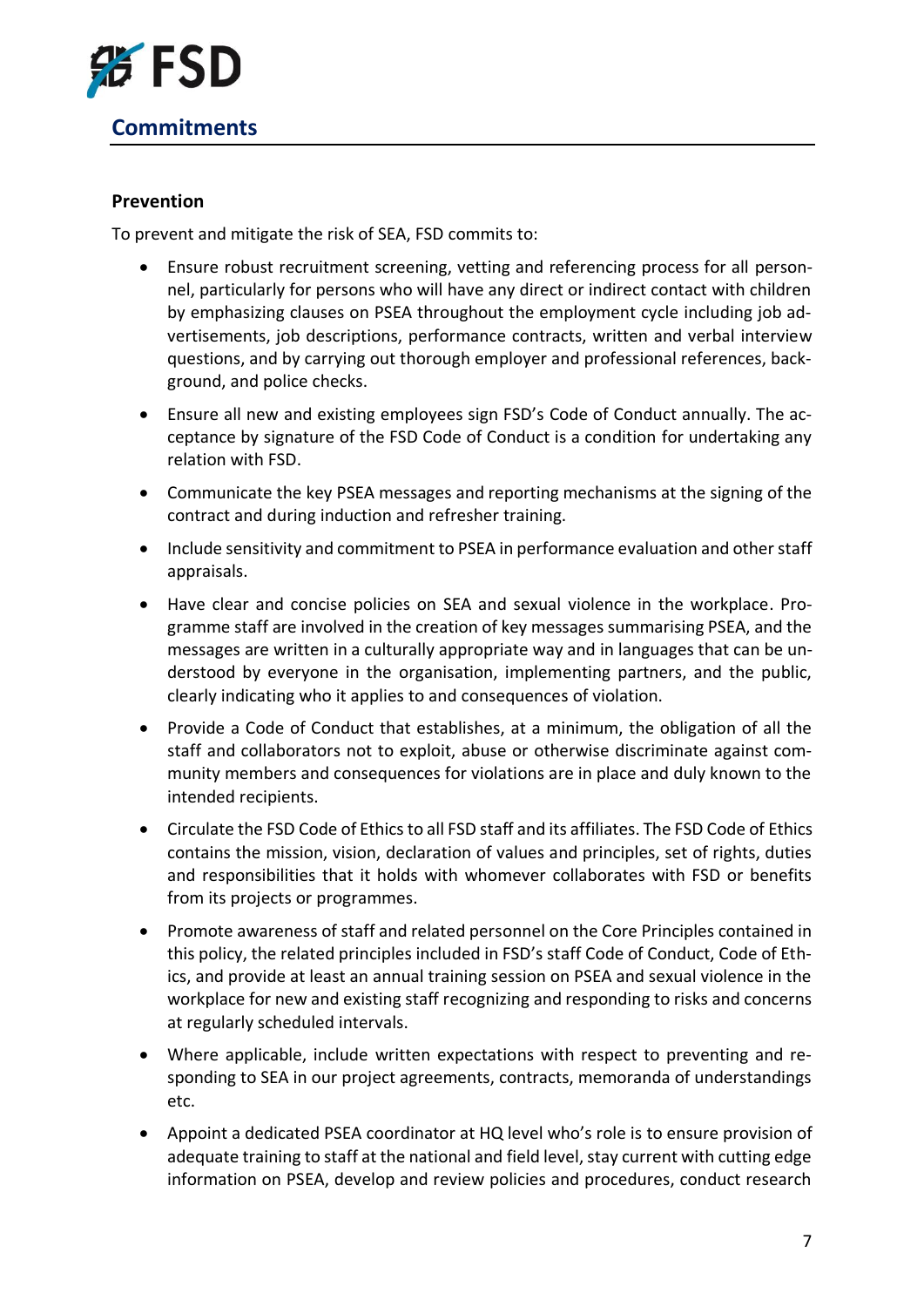

and disseminate findings to partners and stakeholders, represent the organisation in forums addressing PSEA locally, nationally and internationally, and who will monitor the implementation of the PSEA policy and procedures.

#### <span id="page-7-0"></span>**Reporting and Complaints Mechanisms**

To enable survivors and other complainants to report cases of misconduct related to SEA, FSD commits to:

- Provide a general and direct reporting system at FSD Board level through a dedicated confidential email address (See FSD Whistleblower Policy).
- Nominate a PSEA focal person in each country programme to whom staff and community members can report concerns of SEA and get clarity on the reporting process. Ideally, PSEA focal persons should have positions that allow for regular interaction with beneficiary communities. They will be duly instructed on how to handle reports of complaints and be able to speak the local languages of the areas of operations. The roles and responsibilities of PSEA focal persons are clearly defined in their contracts and/or ToR and include:
	- o Treating all SEA allegations and complaints with the utmost confidentiality;
	- $\circ$  Reporting all SEA allegations and complaints completely and truthfully to the FSD Board as the designated PSEA body tasked with identifying if the complaint warrants or not an investigation;
	- o Induction training and annual refresher trainings on PSEA to staff;
	- o Facilitation of awareness-raising in beneficiary communities;
	- o Create and maintain an updated list of local service providers and/or contact with local GBV coordination mechanisms (i.e. GBV sub-cluster) for their respective country programmes.
	- $\circ$  Support to the development and/or implementation of reporting mechanisms.
- Adapt outlets to file complaints to best fit the needs of beneficiaries where each programme runs and to present them in a way that all groups, including children, understand. These should be designed by the respective PSEA focal persons in consultation with the FSD PSEA Coordinator.
- Provide country-specific reporting channels for beneficiaries. These should consider access to resources and services, as well as cultural sensitivities. Such reporting channels should also allow for people with different educational backgrounds, disabilities and language skills to file a complaint. They must be accessible, transparent, safe and confidential.
- Give complainants the free choice which of the provided reporting mechanisms they want to avail of.
- Protect the identity of complainants and survivors to the highest possible extent. Complainants are free to choose whether or not they want to disclose their identity. However, should a complainant decide to file an anonymous allegation, he or she must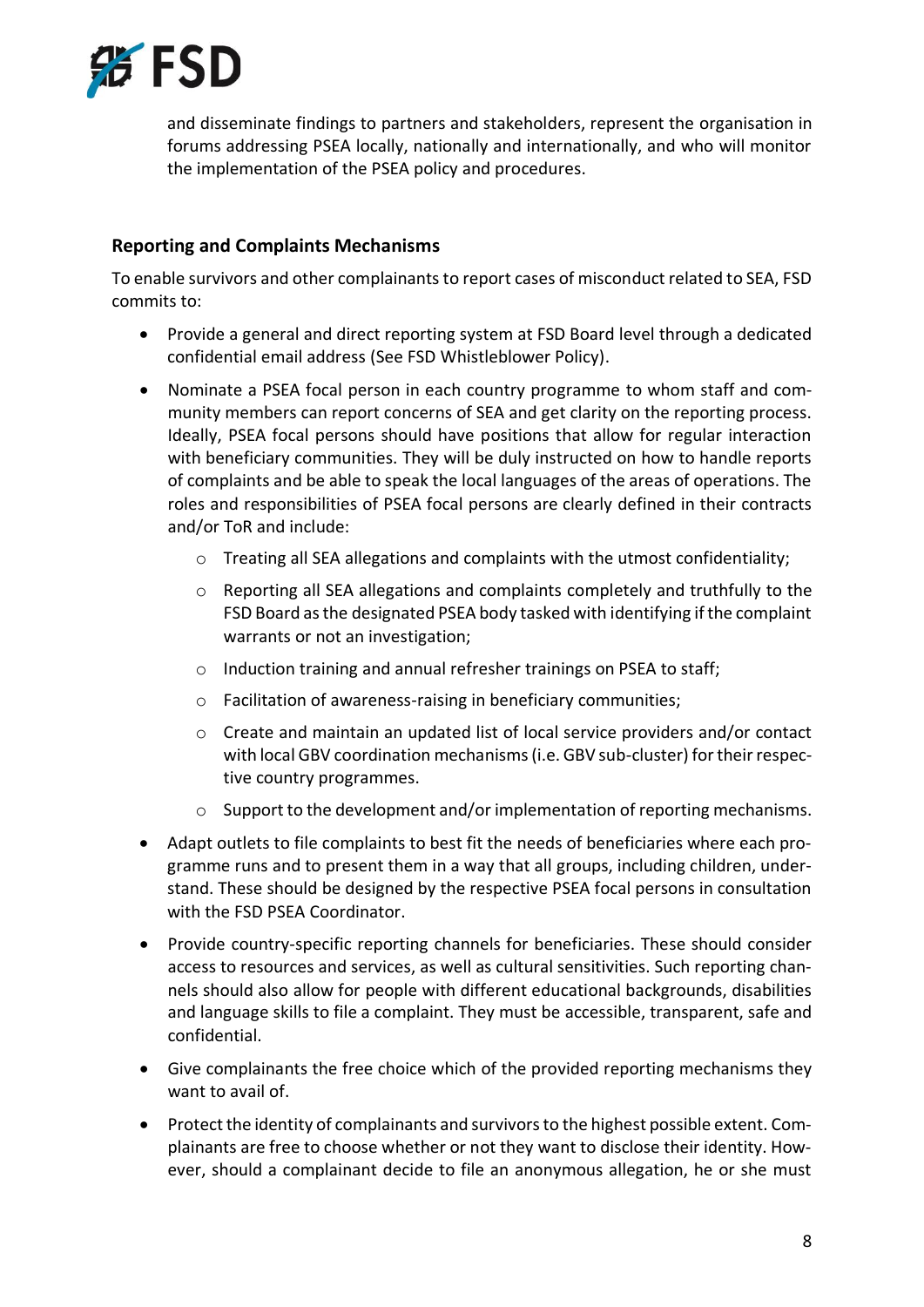

provide sufficient information so that a potential investigation has an adequate basis. All SEA allegations should be precise and detailed and, at a minimum, include the name and function of the alleged offender and the description of circumstances, events and timing.

It is mandatory that any report of SEA must be made in good faith. SEA allegations made with the intent to deceive may result in disciplinary measures aimed at the person reporting the alleged misconduct.

A person reporting a concern of SEA in good faith and with no ulterior motive will never be retaliated against, regardless of whether the claim is found to be true or not. All claims reported by staff will be treated with the utmost confidentiality to protect complainants, witnesses and subjects of complaint and hinder the spurring of rumours that could endanger the safety or reputation of staff. If deemed necessary, other actions can be taken to further protect complainants, witnesses and subjects of complaint from within the organisation from retaliation. These actions, to be taken with the free and informed consent of the complainants, may include

- their temporary reassignment;
- transfer to another office or function for which the complainants are qualified;
- placement on special leave with full pay;
- any other protective measure to be determined according to FSD's, and the respective FSD programme's, ability to ensure the safety and well-being of reporting staff.

FSD will impose disciplinary measures for staff members retaliating against complainants, witnesses and subjects of complaints. Disciplinary measures are to be adapted respective to each country programme's context in accordance with national laws and labour laws. Local and international staff may be subject to different laws, and this will be considered when developing disciplinary measures. Such measures towards staff members who retaliated against complainants may include:

- loss of/withholding of up to three months' net base salary;
- written warning to be retained in the staff's personal record for up to five years;
- reduction of salary grade;
- suspension with partial or no pay for up to one month;
- termination of contract.

#### <span id="page-8-0"></span>**Investigations**

All SEA related allegations and complaints will be initially reviewed at the independent Board level. The respective process for the investigation of individual cases will be defined by the FSD Board based on the available information. This can take a number of different forms, such as:

• Case merits external investigation and is handled by the Board representative.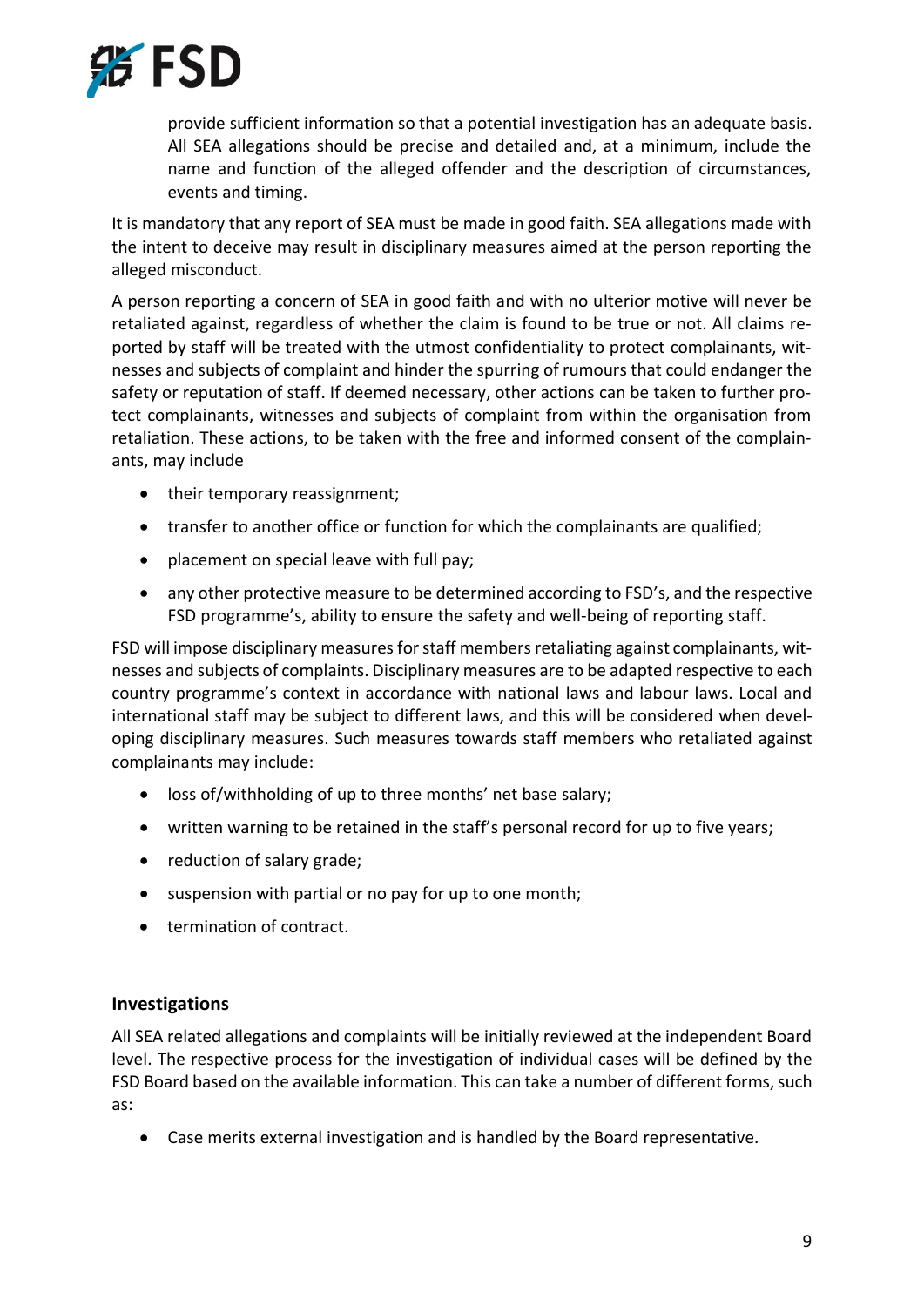

- A joint committee is formed in Geneva by the Board representative to investigate, including FSD Director and possibly operations representative if appropriate.
- The case is referred to a joint committee involving the Programme Manager, Geneva HQ and Board representative in order to collect more information and investigate as required.

FSD is committed to ensure that the investigation process is centred on the needs of the survivor of alleged SEA and considers their safety and most urgent needs during the investigation process.

Once a complaint is made, the complainant, the victim of alleged SEA, and the subject of complaint are formally informed about the steps of the investigation. The subject of complaint should be made aware of the specific allegations at stake, but under no circumstance should the identity of the victim of alleged SEA and/or other complainants be disclosed. The whole process is to be undertaken with the utmost discretion.

If the allegation appears to be serious and substantiated, the FSD Board will open a full investigation of the case, based on all available information, and by involving managers and staff at all hierarchical levels if necessary. Every case will vary and an individual investigation approach and method will be defined at this point. All staff members contacted during the investigation process will be informed that any breach of confidentiality will lead to disciplinary measures. If external witnesses are contacted during the investigation process, the importance of confidentiality is also be explained to them.

FSD commits to guarantee throughout the whole procedure full confidentiality about the identity of the complainant and neither reveal his or her name during the investigation nor in the final report.

The investigating team will conclude their inquiry by drafting a comprehensive report about the case and deliver it to the FSD Board lead; this will then lead to any corrective action, sanctions and/or disciplinary actions against the offender – or close the file in case the findings have been unsubstantial.

Should the investigation find the subject of complaint guilty of sexually exploitative or abusive behaviour as defined in this policy, he or she will be sanctioned with appropriate disciplinary measures – in severe cases of SEA with the immediate termination of contract as well as a ban on any future contract or dealings with FSD. All such severe cases must also be carefully aligned and considered with the national laws and courts in the country of the offence.

#### <span id="page-9-0"></span>**Assistance**

FSD adheres to a survivor-centred and rights-based PSEA approach. When a complaint is made through the PSEA focal person, or when the PSEA focal person is informed about a complaint, he or she or another designated professional carries out an assessment of the needs of the victim of alleged SEA and/or complainant, if these are two different individuals. The needs assessment should define their health and security needs, the resources they need, all measures taken to ensure their safety and the timeline for following up with them.

FSD commits to:

• Provide safety and security to programme staff, interns, volunteers, beneficiaries and other relevant stakeholders who are survivors of SEA regardless of age, gender,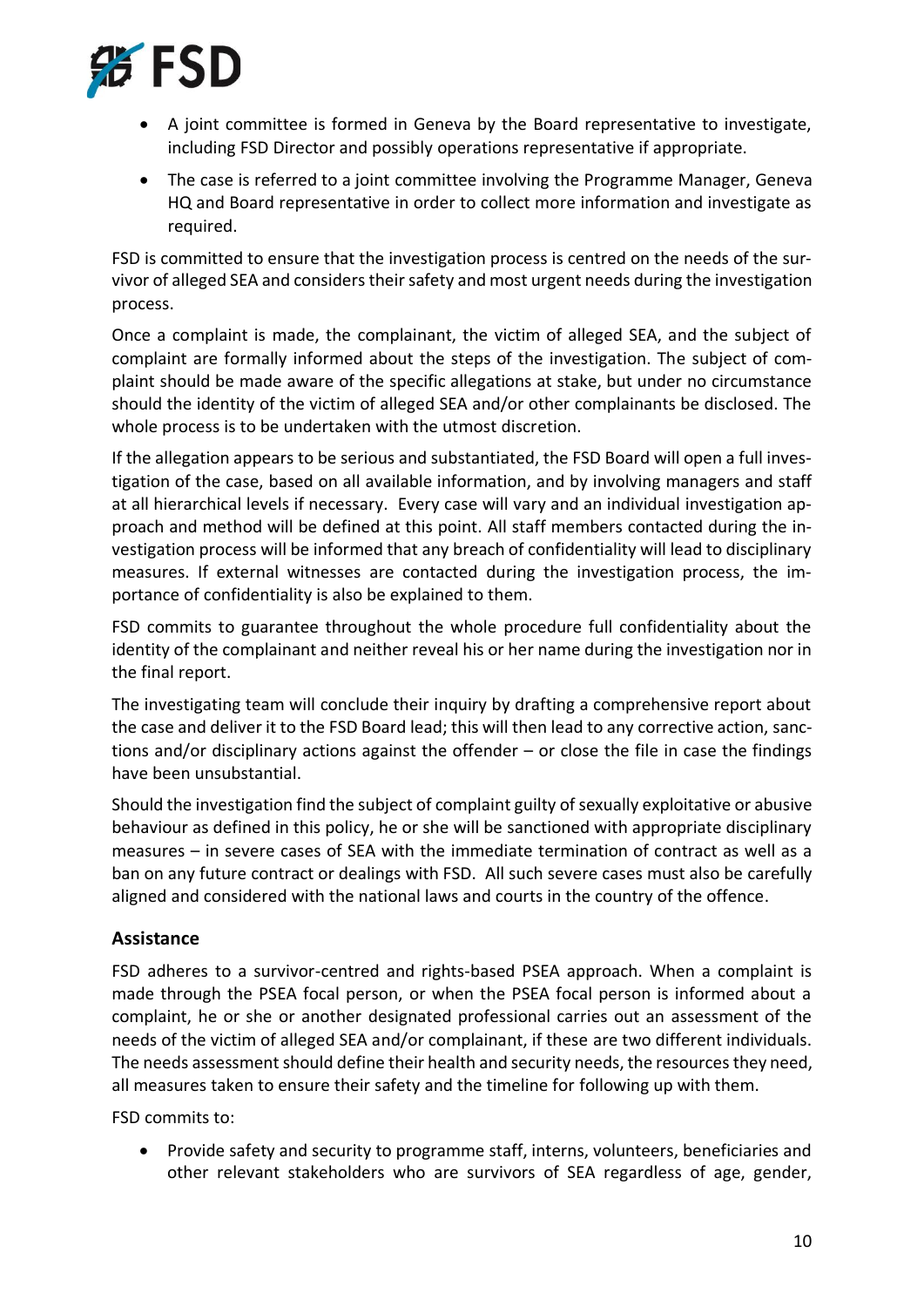

ethnicity, sexual orientation or disability to ensure they are not at increased risk of exploitation or abuse or pose a risk to others.

- Provide referral for medical and psychosocial assistance to survivors of SEA to include psychosocial counselling, peer support, victim advocacy, medical treatment (such as pregnancy prevention, medication for sexually transmitted infections (STIs), PEP kits), and legal assistance.
- Conduct timely and transparent administrative investigations by developing guidelines, including principles for referring to local authorities and using a list of trusted and vetted investigators when they are needed.
- Work with local authorities to ensure criminal accountability and prosecution of perpetrators by providing evidence, testimonies, and/or being available when required.
- Promote organisational learning by ensuring that we learn from our efforts both successes and failures and those of others in the sector and by ensuring feedback is reflected on and acted upon.